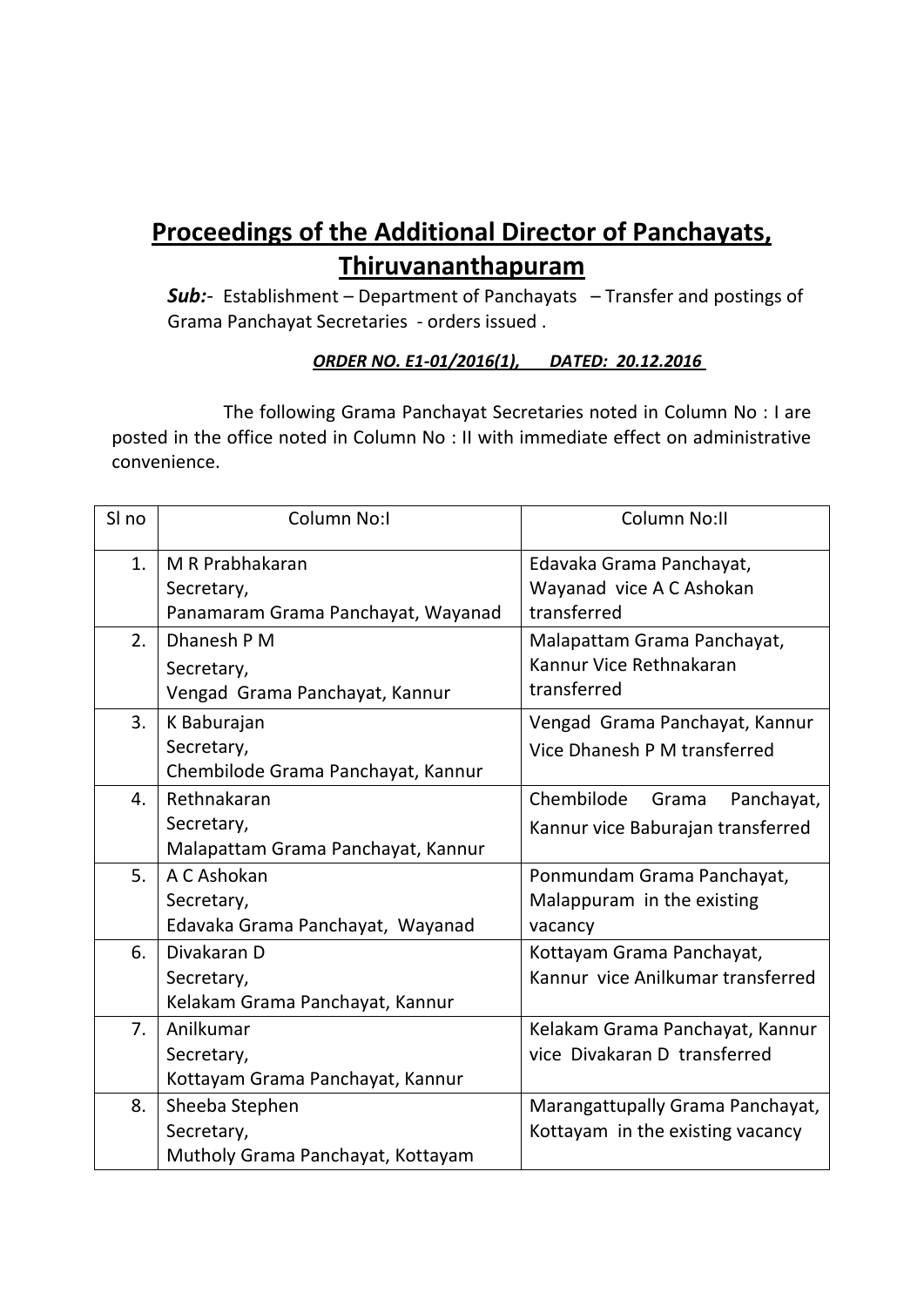| 9.   | Sajith Mathews                          | Mutholy Grama Panchayat,                       |
|------|-----------------------------------------|------------------------------------------------|
|      | Secretary,                              | Kottayam vice Sheeba Stephen                   |
|      | Kuravilangad Grama Panchayat,           | transferred                                    |
|      | Kottayam                                |                                                |
| 10.1 | Ullaskumar T                            | Cheppad Grama Panchayat,                       |
|      | Secretary,                              | Alappuzha in the existing vacancy              |
|      | Edathua Grama Panchayat, Alappuzha      |                                                |
| 11.  | Vimal Kumar K N                         | Punnapra South Grama Panchayat,                |
|      | Secretary,                              | Alappuzha vice P G Prakash                     |
|      | Kainakary Grama Panchayat, Alappuzha    | transferrred                                   |
| 12.1 | P G Prakash                             | Kainakary Grama Panchayat,                     |
|      | Secretary,                              |                                                |
|      | Punnapra South Grama Panchayat,         | Alappuzha, vice Vimal Kumar K N<br>transferred |
|      | Alappuzha                               |                                                |
| 13.  | Lilly N O                               | Varandarapally Grama Panchayat,                |
|      | Secretary,                              | Thrissur in the existing vacancy               |
|      | Valppad Grama Panchayat, Thrissur       |                                                |
|      | 14. V R Jogesh kumar                    | Nayarambalam Grama Panchayat,                  |
|      | Secretary,                              | Ernakulam in the existing vacancy              |
|      | Keezhumad Grama Panchayat, Ernakulam    |                                                |
| 15.  | Jyothis V                               | Poothakulam Grama Panchayat,                   |
|      | Secretary,                              | Kollam vice O Meenakumari Amma                 |
|      | Thrikkovilvattom Grama Panchayat,       | transferred                                    |
|      | Kollam                                  |                                                |
| 16.  | O Meenakumari Amma                      | Chirakkara Grama Panchayat,                    |
|      | Secretary,                              | Kollam P S Mohankumar                          |
|      | Poothakulam Grama Panchayat, Kollam     | transferred                                    |
| 17.  | P S Mohankumar                          | <b>Thrikkovilvattom Grama</b>                  |
|      | Secretary,                              | Panchayat, Kollam vice Jyothis V               |
|      | Chirakkara Grama Panchayat, Kollam      | transferred                                    |
| 18.  | BinduRaj                                | Nanniyod Grama Panchayat,                      |
|      | Secretary,                              | Thiruvananthapuram vice                        |
|      | Navayiulam Grama Panchayat,             | T Sudarsanan transferred                       |
|      | Thiruvananthapuram                      |                                                |
| 19.  | T Sudarsanan                            | Navayiulam Grama Panchayat,                    |
|      | Secretary,                              | Thiruvananthapuram vice                        |
|      | Nanniyod Grama Panchayat,               | BinduRaj transferred                           |
|      | Thiruvananthapuram                      |                                                |
| 20.1 | P K Abdul Latheef                       |                                                |
|      | Secretary,                              | Kodenchery Grama Panchayat,                    |
|      | Kodenchery Grama Panchayat,             | Malappuram (Retaining)                         |
|      | Malappuram (Under order of transfer and |                                                |
|      | posting Thirunnavaya Grama Panchayat,   |                                                |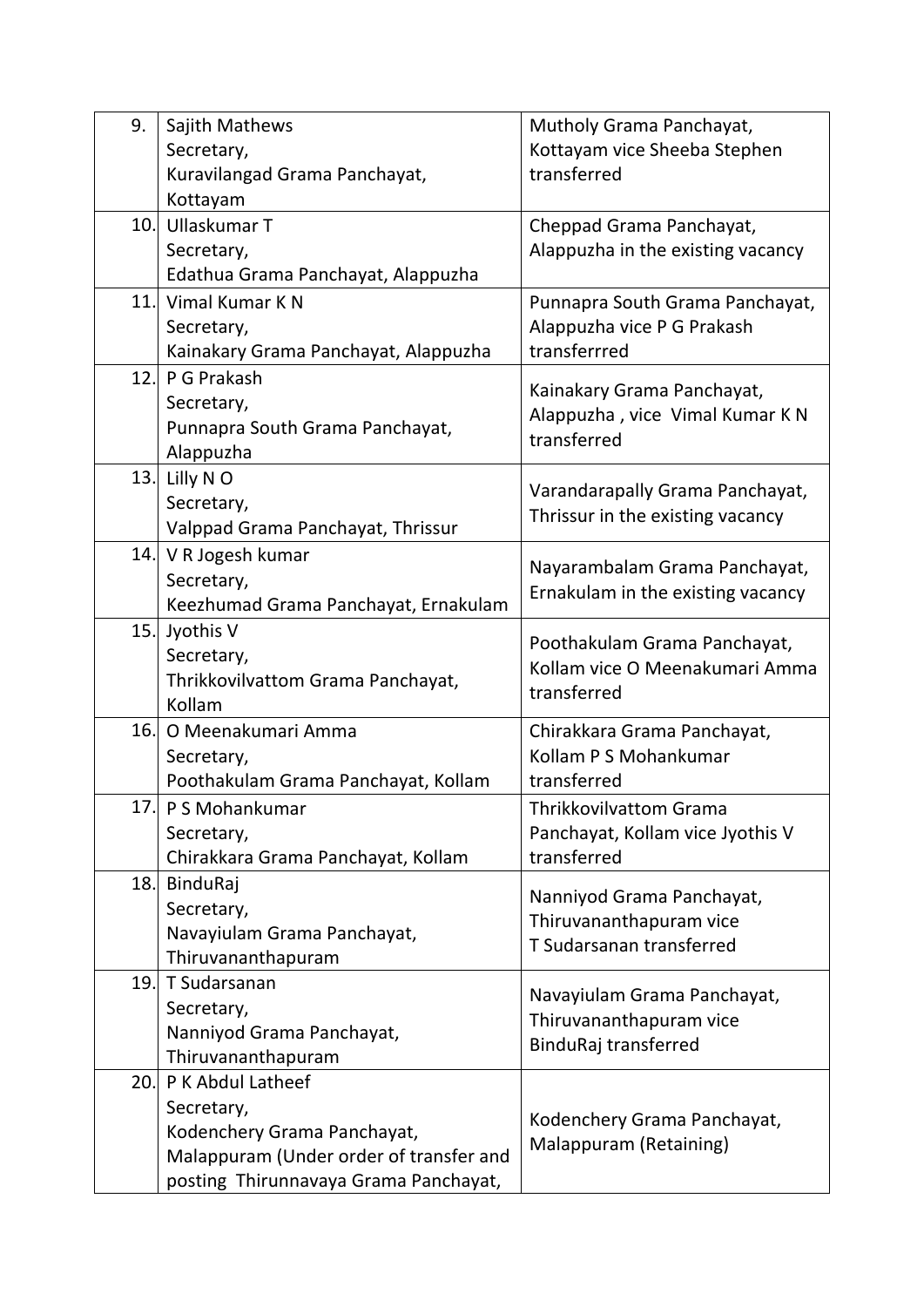|      | Malappuram)                                                                                                                                             |                                                                             |
|------|---------------------------------------------------------------------------------------------------------------------------------------------------------|-----------------------------------------------------------------------------|
| 21.  | P Venu<br>Secretary,<br>Puzhakkattari Grama Panchayat,<br>Malappuram (Under order of transfer and<br>posting Pookkottur Grama Panchayat,<br>Malappuram) | Puzhakkattari Grama Panchayat,<br>Malappuram (Retaining)                    |
| 22.  | M Sasi<br>Secretary,<br>Chokli Grama Panchayat, Kannur (Under<br>order of transfer and posting Eranholi<br>Grama Panchayat, Kannur)                     | Chokli Grama Panchayat, Kannur<br>(Retaining)                               |
| 23.1 | M N Hassan Muhammed<br>Secretary,<br>Polpully Grama Panchayat, Palakkad<br>(On leave)                                                                   | Kizhakkancheri Grama Panchayat,<br>Palakkad in the existing vacancy         |
| 24.  | Nelson<br>Secretary,<br>Ezhamkulam Grama Panchayat,<br>Pathanamthitta                                                                                   | Ayarkunnam Grama Panchayat,<br>Kottayam in the existing vacancy             |
| 25.  | Darly Antony<br>Secretary,<br>Pallipuram Grama Panchayat, Ernakulam                                                                                     | Keezmadu Grama Panchayat,<br>Ernakulam vice V R Jogesh kumar<br>Transferred |
| 26.  | C K shamsudheen<br>Secretary,<br>Uragom Grama Panchayat, Malappuram<br>(Under order of transfer and posting<br>Vengara Grama Panchayat, Malappuram)     | Uragom Grama Panchayat,<br>Malappuram (Retaining)                           |
| 27.  | Sivadasan Nair<br>Secretary,<br>Alipparamba Grama Panchayat,<br>Malappuram                                                                              | Kavanoor Grama Panchayat,<br>Malappuram in the existing<br>vacancy          |
| 28.I | Shajik M S<br>Secretary,<br>Kattoor Grama Panchayat, Thrissur                                                                                           | Meloor Grama Panchayat, Thrissur<br>in the existing vacancy                 |
| 29.  | K Santhosh,<br>Secretary,<br>Mangulam Grama Panchayat, Kasaragod<br>(on Leave)                                                                          | Konnathady Grama Panchayat,<br>Idukki in the existing vacancy               |